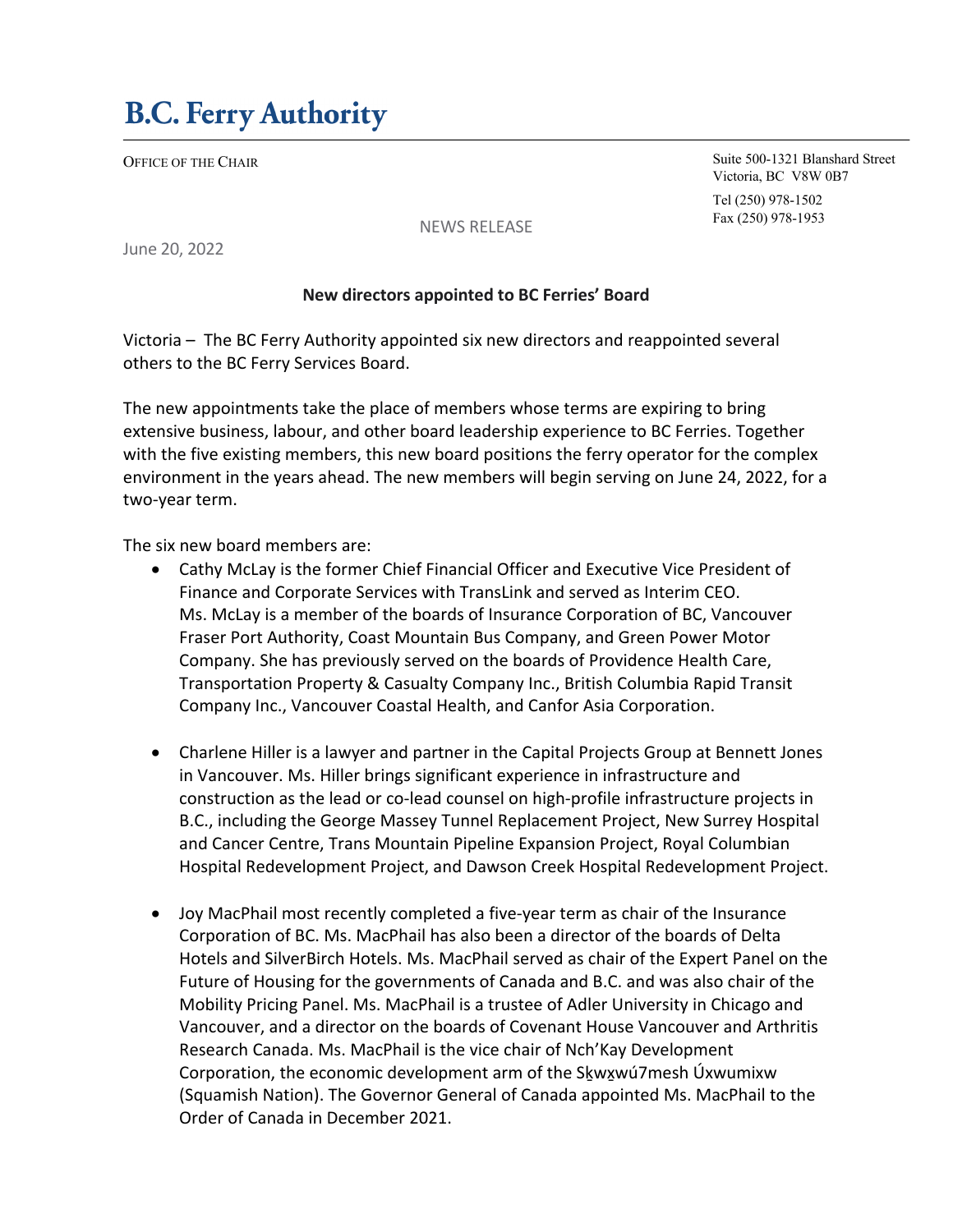- Harold Calla is Executive Chair of the First Nations Financial Management Board, a fellow of the Chartered Professional Accountants Association of Canada and a member of Squamish Nation. Mr. Calla brings significant board leadership as a member of the Board of Directors of Trans Mountain Corporation, the Joint Assembly of First Nations-Indigenous Services Canada Committee on Fiscal Relations, and former member of the Board of Fortis BC, Canada Mortgage and Housing Corporation, Partnerships BC, the Nicola Valley Institute of Technology. Mr. Calla served as the Executive Chair of the First Nations Financial Management Board. He was instrumental in the development of the First Nations Land Management Act.
- J. Dennis Blatchford is the recently retired Pensions and Benefits Advocate for the Health Sciences Association of BC. Mr. Blatchford was a director for the B.C. Federation of Labour, a founding member of the Municipal Pension Plan Board of Trustees and served as member of the BC Investment Management Corporation Board of Directors. Mr. Blatchford has also served as a trustee for the Canadian Blood Services Pension Plan, the Nurses' Bargaining Association Retiree Benefit Fund, Joint Health Sciences Benefit Trust, and the Healthcare Investment Unit Trust.
- Tamim Raad is a seasoned strategist, planner, and executive, leading work with public mobility entities across Canada (road, transit, air and marine). He is a Registered Professional Planner with the Canadian Institute of Planners and served as the Director of Strategic Planning and Policy with TransLink. Mr. Raad is the cofounder and principal of Access Planning, a strategic planning consultancy firm. Mr. Raad has overseen the creation of major regional strategies, developed megaprojects and large service programs, created new institutional and project governance models, and developed complex funding and delivery strategies for organizations, including TransLink, Greater Toronto Airports Authority (Pearson), Regional Transit Centre Metropolitan Transportation Commission, ARTM (Autorité Régionale de Transport Métropolitain), and San Francisco Transportation Authority.

New board members bring distinguished and unique perspectives from Indigenous and coastal communities, public sector and board leadership, customer service, organized labour, and transportation and mobility expertise. They will join existing members David Podmore, Eric Denhoff, Michael Pucci, Sarah Morgan-Silvester, and Shona Moore.

The board appointments are the result of a formal BCFA recruitment effort, including a seven-week public call for expressions of interest.

## **Quotes:**

"The BC Ferry Authority would like to thank the outgoing members for their service. British Columbia's ferry services are critical to the overall coastal economy, providing an important link to communities, jobs, and businesses. The new board members bring important qualifications, background, and bench strength as BC Ferries tackles the challenge of